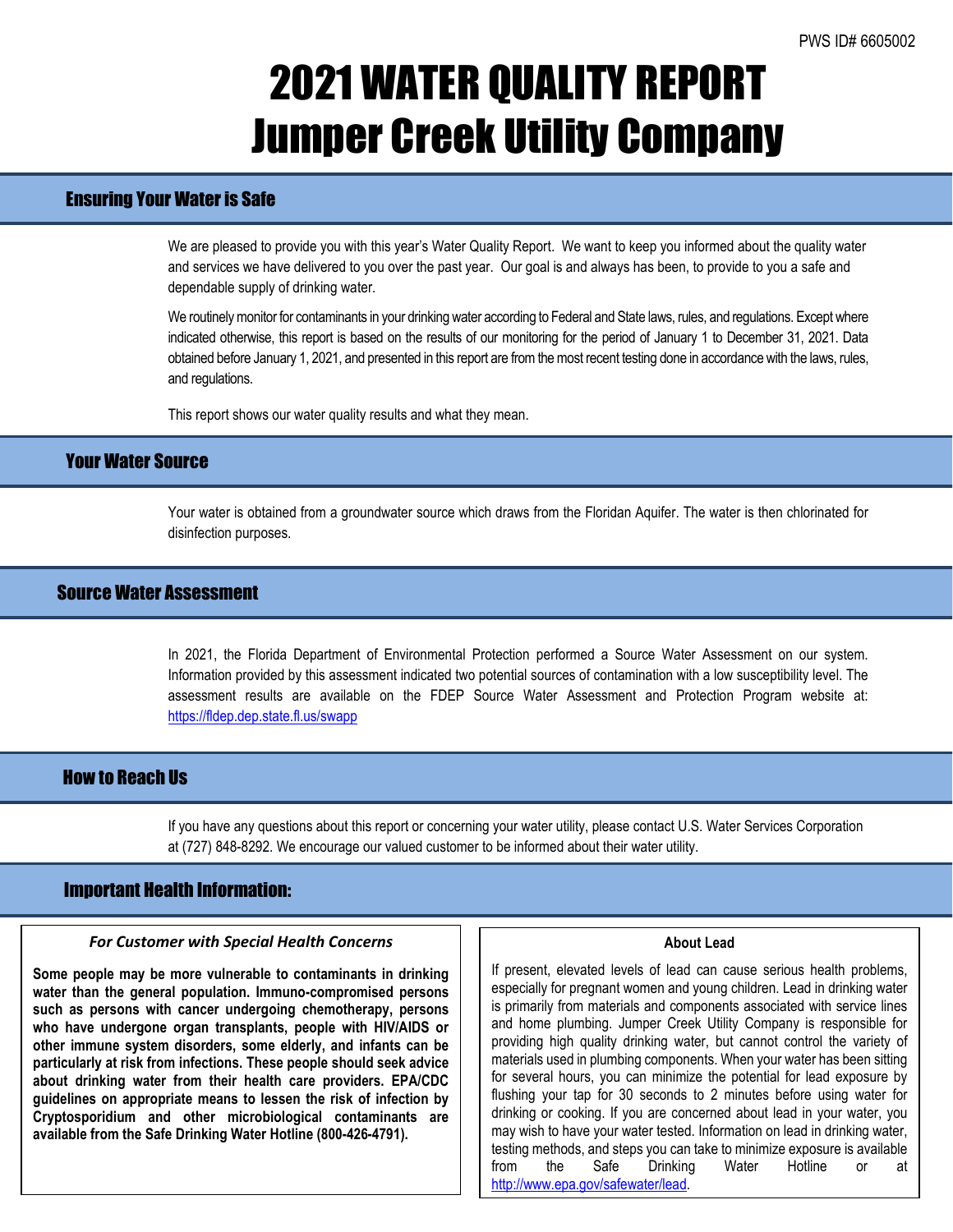## 2021 WATER QUALITY REPORT Jumper Creek Utility Company

### About Your Drinking Water

### **ADDITIONAL HEALTH INFORMATION**

The sources of drinking water (both tap water and bottled water) include rivers, lakes, streams, ponds, reservoirs, springs, and wells. As water travels over the surface of the land or through the ground, it dissolves naturally occurring minerals and, in some cases, radioactive material, and can pick up substances resulting from the presence of animals or from human activity. Contaminants that may be present in source water include:

**(A) Microbial contaminants**, such as viruses and bacteria, which may come from sewage treatment plants, septic systems, agricultural livestock operations, and wildlife.

**(B) Inorganic contaminants**, such as salts and metals, which can be naturally occurring or result from urban stormwater runoff, industrial or domestic wastewater discharges, oil and gas production, mining, or farming.

**(C) Pesticides and herbicides**, which may come from a variety of sources such as agriculture, urban stormwater runoff, and residential uses.

**(D) Organic chemical contaminants**, including synthetic and volatile organic chemicals, which are by-products of industrial processes and petroleum production, and can also come from gas stations, urban stormwater runoff, and septic systems.

**(E) Radioactive contaminants**, which can be naturally occurring or be the result of oil and gas production and mining activities.

In order to ensure that tap water is safe to drink, the EPA prescribes regulations which limit the amount of certain contaminants in water provided by public water systems. The Food and Drug Administration (FDA) regulations establish limits for contaminants in bottled water which must provide the same protection for public health.

Drinking water, including bottled water, may reasonably be expected to contain at least small amounts of some contaminants. The presence of contaminants does not necessarily indicate that the water poses a health risk. More information about contaminants and potential health effects can be obtained by calling the **Environmental Protection Agency's Safe Drinking Water Hotline at 1-800-426-4791**.

### **HOW TO READ THE TABLE**

In the table accompanying this report you may find unfamiliar terms and abbreviations. The following definitions are provided to assist you with understanding the report.

#### **Important Definitions:**

- **Maximum Contaminant Level or MCL:** The highest level of a contaminant that is allowed in drinking water. MCLs are set as close to the MCLGs as feasible using the best available treatment technology.
- **Maximum Contaminant Level Goal or MCLG:** The level of a contaminant in drinking water bellow which there is no known or expected risk to health. MCLGs allow for a margin of safety.
- Action Level or AL: The concentration of a contaminant which, if exceeded, triggers treatment or other requirements that a water system must follow.
- **Maximum Residual Disinfectant Level or MRDL:** The highest level of a disinfectant allowed in drinking water. There is convincing evidence that addition of a disinfectant is necessary for control of microbial contaminants.
- **Maximum Residual Disinfectant Level Goal or MRDLG:** The level of a drinking water disinfectant below which there is no known or expected risk to health. MRDLGs do not reflect the benefits of the use of disinfectants to control microbial contaminants.
- **ND:** Means not detected and indicates that the substance was not found by laboratory analysis.
- **Parts per Billion (ppb) or Micrograms per Liter (µg/l):** One part by weight of analyte to 1 billion parts by weight of the water sample.
- **Parts per Million (ppm) or Milligrams per Liter (mg/l):** One part by weight of analyte to 1 million parts by weight of the water sample.
- Picocurie per Liter (pCi/L): Measure of the radioactivity in water.